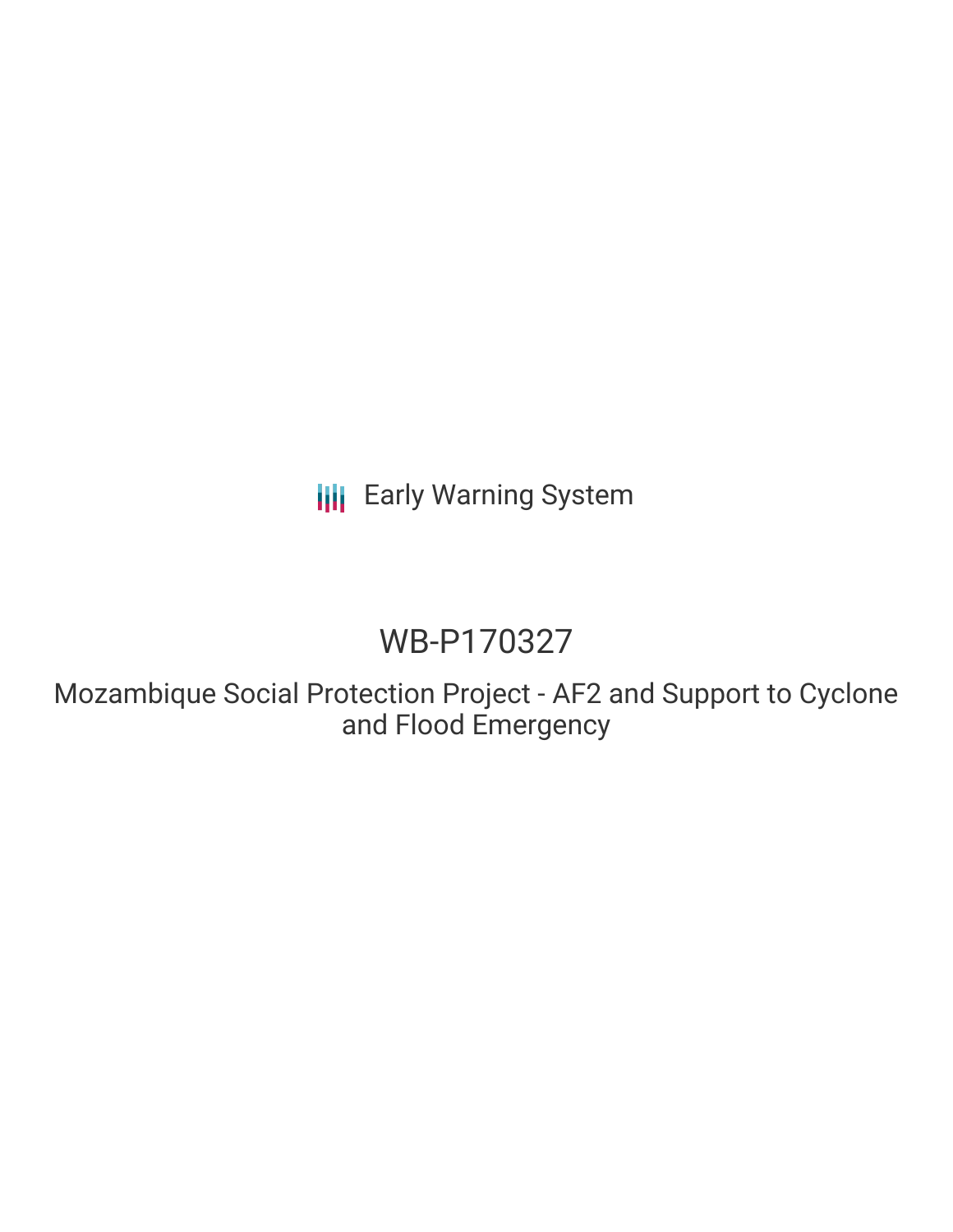

# **Quick Facts**

| <b>Countries</b>               | Mozambique                                |
|--------------------------------|-------------------------------------------|
| <b>Financial Institutions</b>  | World Bank (WB)                           |
| <b>Status</b>                  | Approved                                  |
| <b>Bank Risk Rating</b>        | B                                         |
| <b>Voting Date</b>             | 2019-07-25                                |
| <b>Borrower</b>                | Government of Mozambique                  |
| <b>Sectors</b>                 | Humanitarian Response, Law and Government |
| <b>Investment Type(s)</b>      | Grant                                     |
| <b>Investment Amount (USD)</b> | $$35.00$ million                          |
| <b>Project Cost (USD)</b>      | \$45.00 million                           |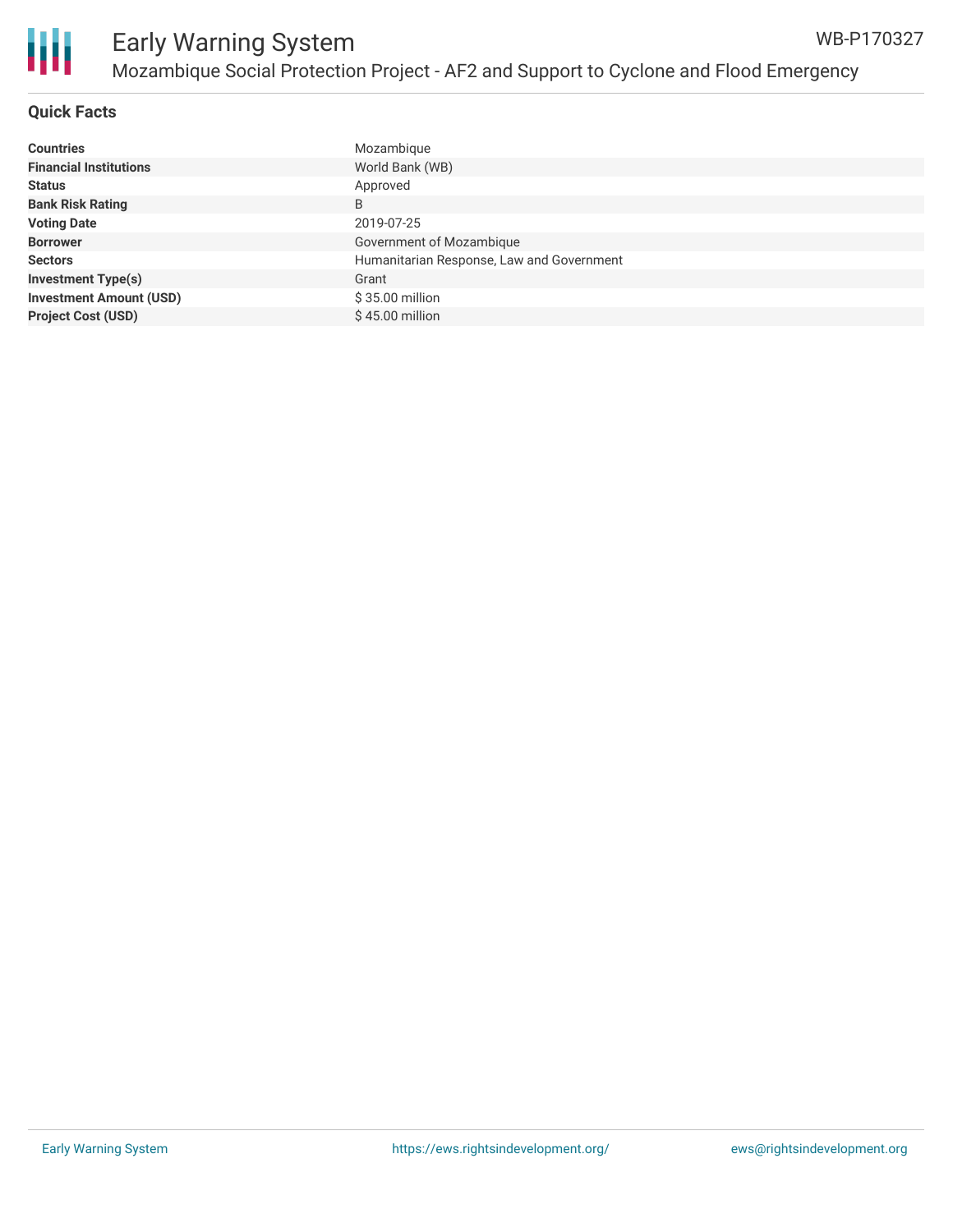

## **Project Description**

According to bank documents, the project objective is to provide temporary income support to extremely poor households and to put in place the building blocks of a social safety net system.

The proposed additional funding (AF2) aims at (a) scaling up Project activities in the cyclone and flood affected areas; (b) scaling up Project activities through the expansion of direct cash transfers to among vulnerable households; (c) cover costs overruns in the investments associated with the building of social protection instruments; and (d) support additional Project management, supervision, and incremental operating costs.

This AF2 builds on the Parent Project (including the AF1) which finances the following activities:

- 1. Component 1: Institutional strengthening and capacity building to support the consolidation of the National Basic Social Security Strategy - enhance the capacity of MGCAS former MMAS and INAS to:
	- i. implement, monitor, and evaluate the National Basic Social Security Strategy (ENSSB) as an integrated and permanent safety net system; and
	- ii. put the labor-intensive public works program into operation as an intervention within the Productive Social Action Program (PASP).
- 2. Component 2: Labor-intensive Public Works support to Beneficiaries in the Recipient's rural and urban areas, through the provision of timely and predictable supplemental income in return for their participation in labor-intensive public works activities ("Subprojects"). The subproject typologies include, among others, the following:
	- i. rehabilitation and maintenance of existing roads, bridges and public buildings involving gardening, the maintenance and cleaning of parks and beaches, clearing of roads and pathways and the cleaning of road drains;
	- ii. building, cleaning, and maintenance of sanitation and other community infrastructure involving sewage maintenance, septic well development, water catchment infrastructure building and maintenance, and the rehabilitation of schools and health centers; and (iii) construction or maintenance of silos or other agriculturerelated logistics infrastructure aiming at improving the marketing and storage capacity of farmers.
- 3. Component 3: Direct Cash Transfers. This component will provide essential support to households through direct cash transfers. Moreover, the AF2 will expand the geographical scope on Component 3, to 115,000 households in the areas affected by the cyclone and floods associated to cyclones Idai and Kenneth, to additional 15 districts in Sofala, Manica and Cabo Delgado.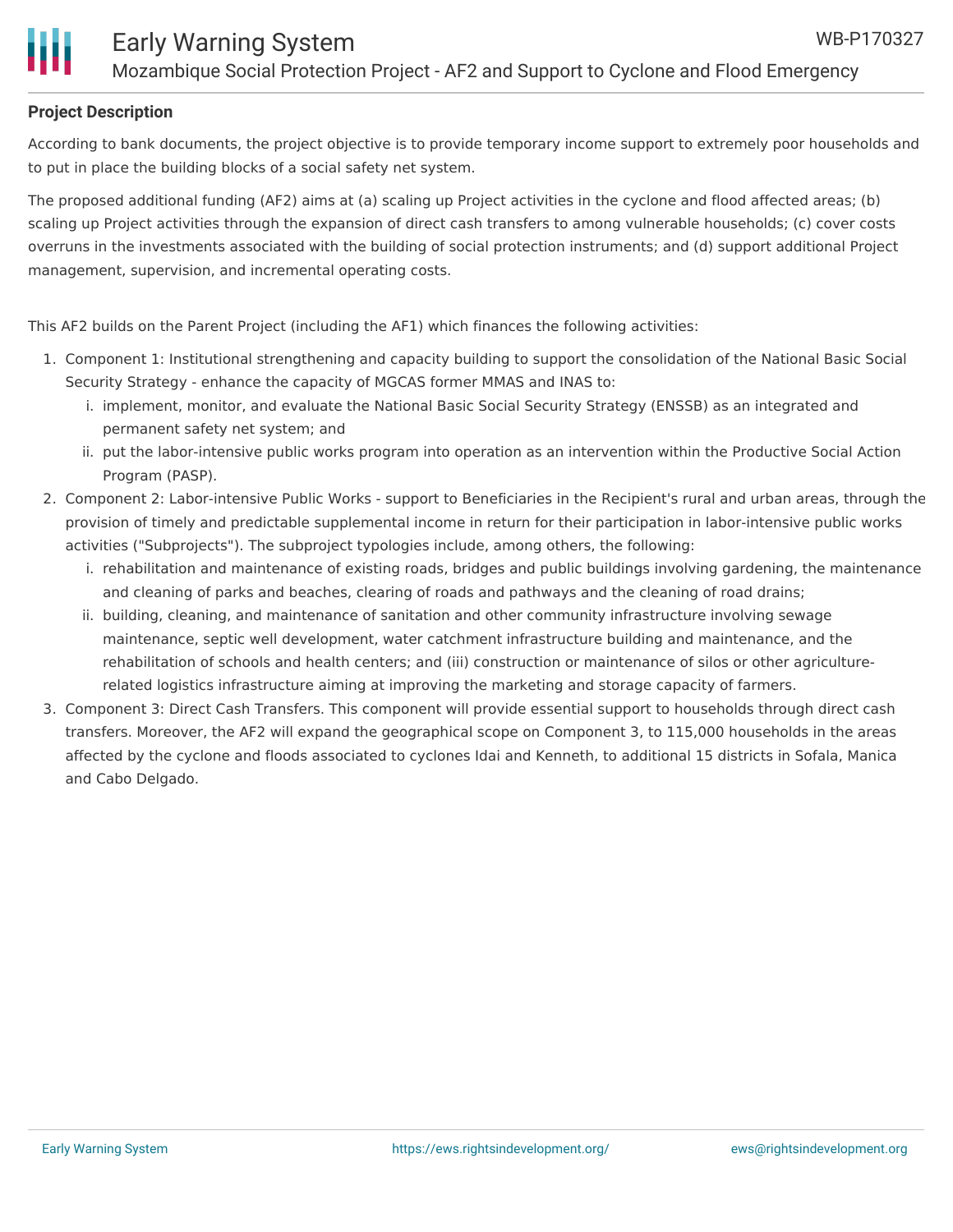

#### Early Warning System Mozambique Social Protection Project - AF2 and Support to Cyclone and Flood Emergency WB-P170327

## **Investment Description**

World Bank (WB)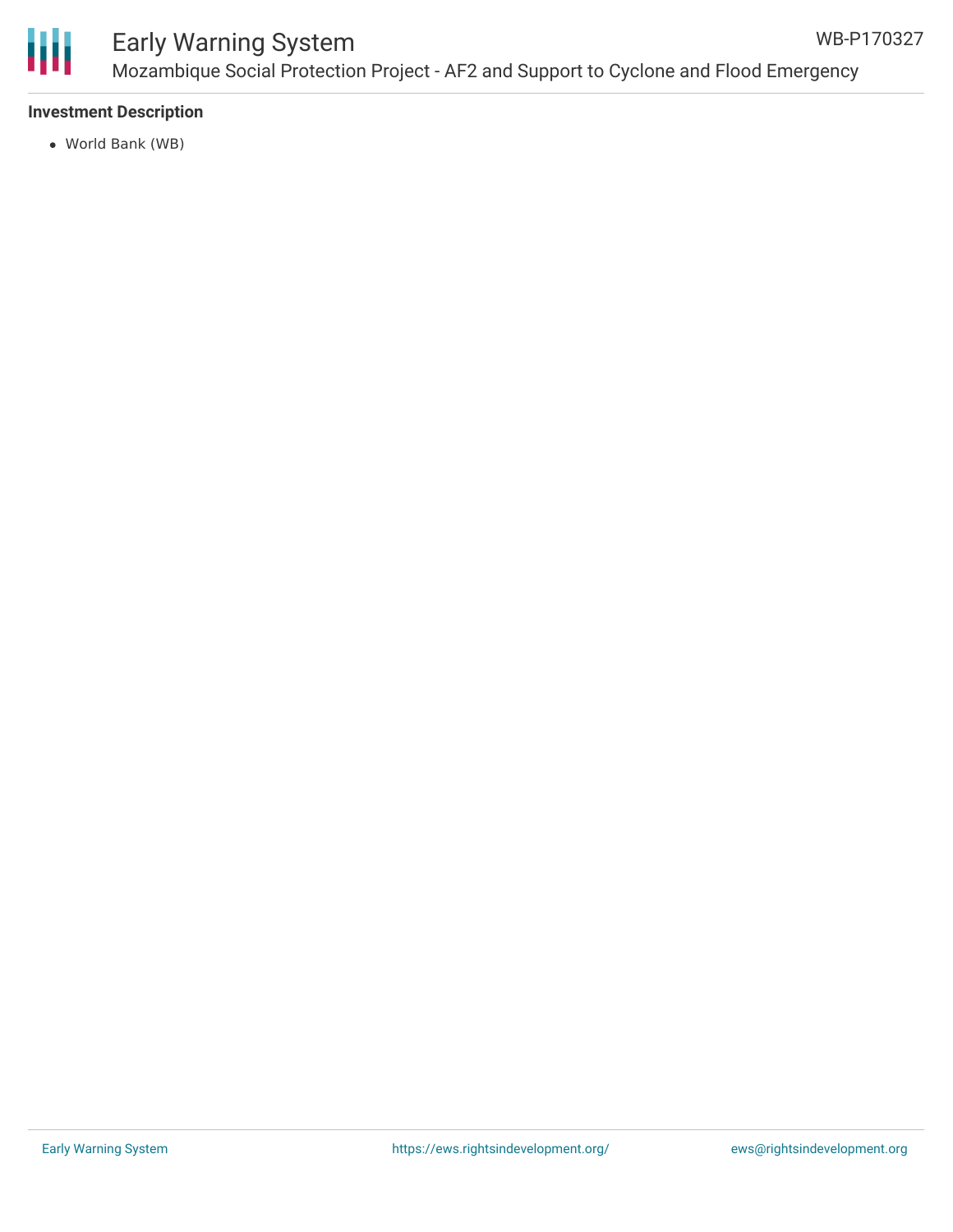

#### **Contact Information**

**World Bank:** Edmundo Murrugarra Senior Social Protection Economist

# **Borrower:**

National Institute of Social Action (INAS) Danilo Momade Bay Secretario Permanente

Ministry of Children, Gender and Social Action Ivete Alane Permanente Secretary

Danilo Bay Permanente Secretary

Ministerio da Economia e Finanças Adriano Ubisse National Diirector

**Implementing Agencies:** National Institute of Social Action (INAS) Lucia Bernardete Maroise Excecutive Director

Maria Gloria Siaca Excecutive Director [glorysiaca@gmail.com](mailto:glorysiaca@gmail.com)

#### **ACCOUNTABILITY MECHANISM OF WORLD BANK**

The World Bank Inspection Panel is the independent complaint mechanism and fact-finding body for people who believe they are likely to be, or have been, adversely affected by a World Bank-financed project. If you submit a complaint to the Inspection Panel, they may investigate to assess whether the World Bank is following its own policies and procedures for preventing harm to people or the environment. You can contact the Inspection Panel or submit a complaint by emailing ipanel@worldbank.org. You can learn more about the Inspection Panel and how to file a complaint at: http://ewebapps.worldbank.org/apps/ip/Pages/Home.aspx.